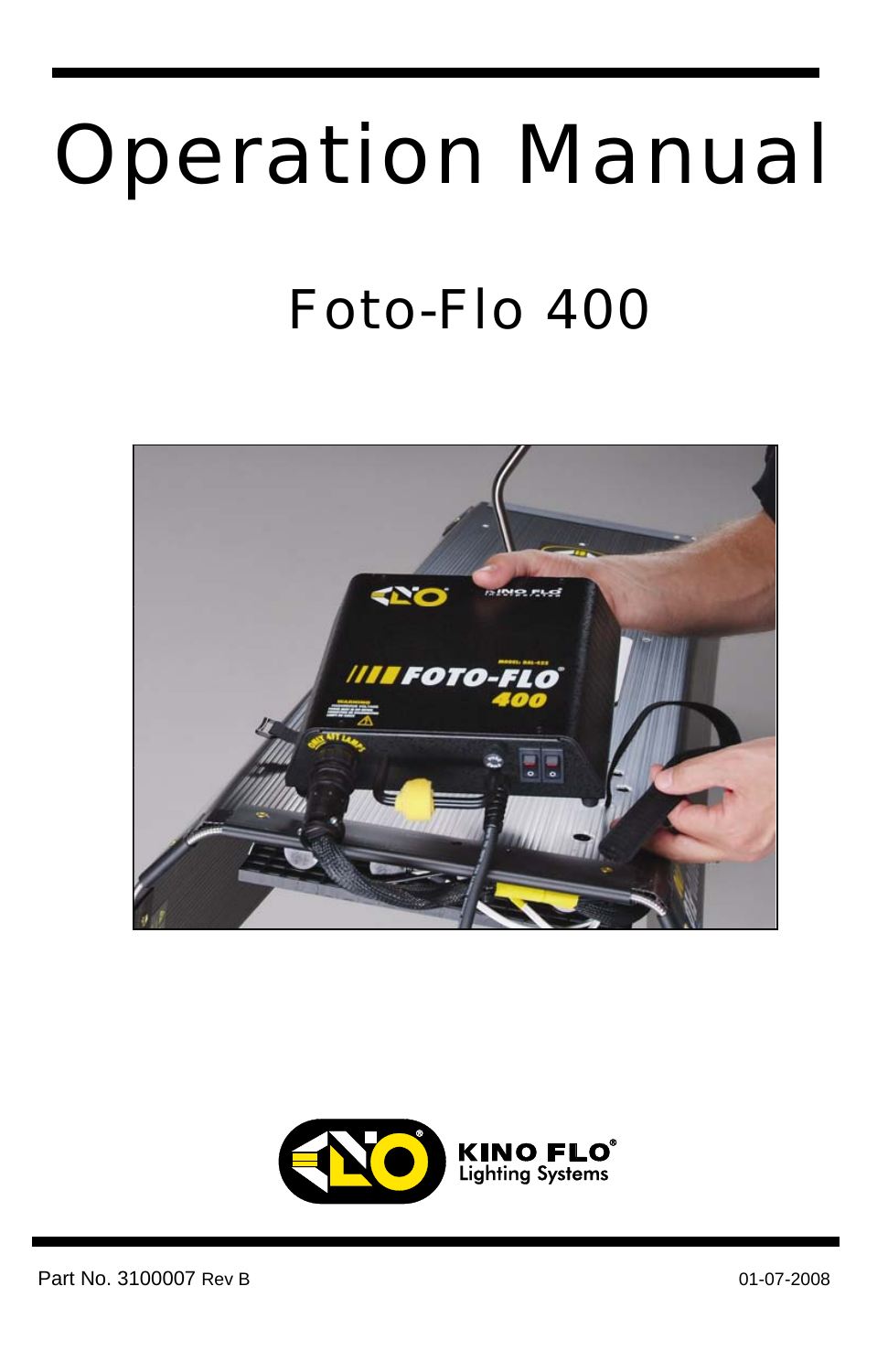#### Foto-Flo 400 Kits



**KIT-F4-120**  Foto-Flo 400 Kit, 120vac

**KIT-F4-230**  Foto-Flo 400 Kit, 230vac

#### **Kit Contents:**  1 Foto-Flo 400 Ballast

1 Foto-Flo 400 Fixture 1 Extension, 25ft 1 6-Lamp Carry Case 1 Travel Case

#### **Dimensions Weight**

..

54 x 21.5 x 9" 43lb (137 x 54.5 x 23cm) (19.4kg)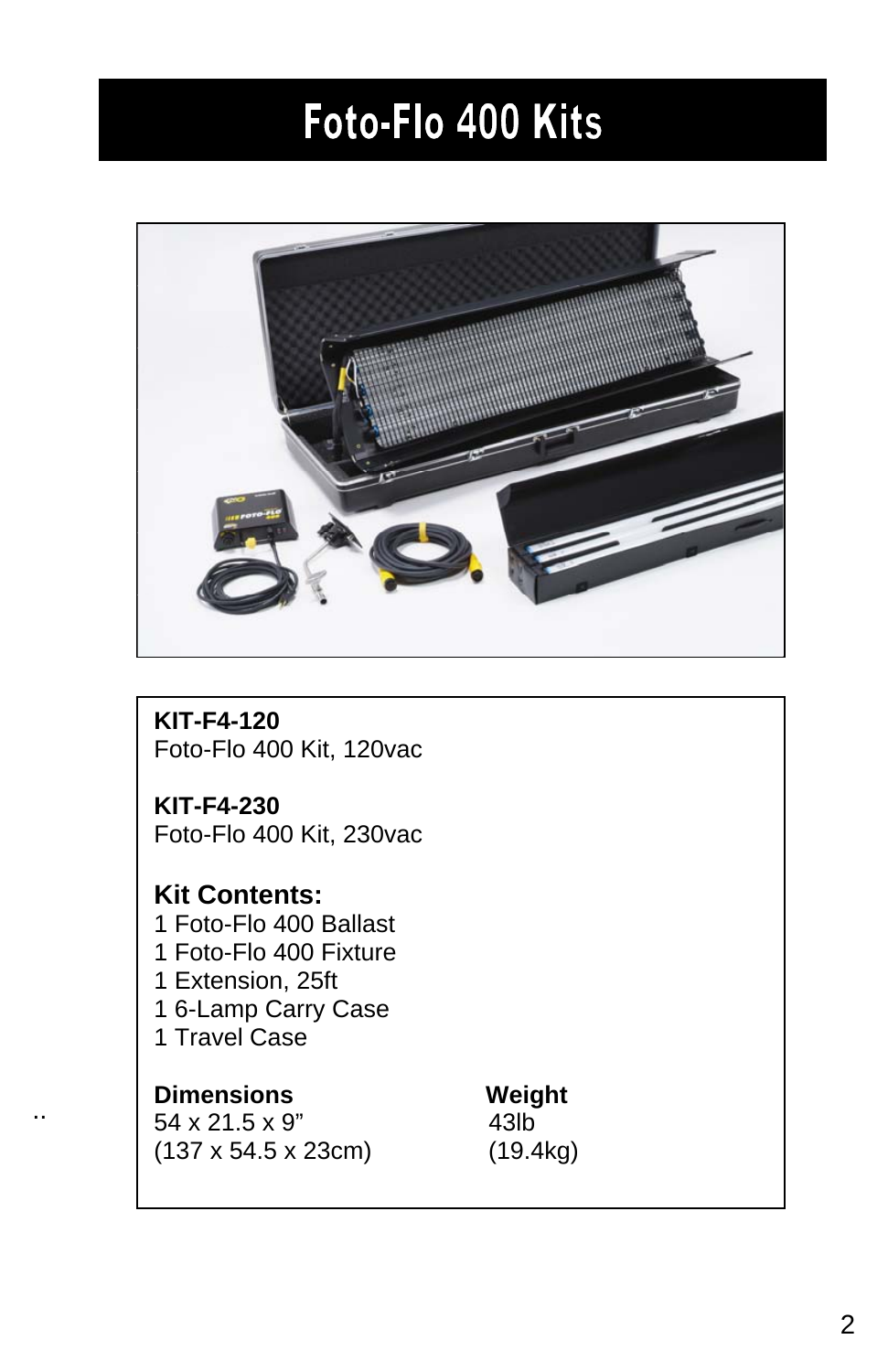### Foto-Flo 400 System



**CFX-F4**  Foto-Flo 400 Fixture



**MTP-B41**  Mount w/ Baby Receiver (16mm)



**X16-25**  Extension, 25ft

**X16-12**  Extension, 12ft



**BAL-422-120**  Foto-Flo 400 Ballast, 120vac

**BAL-422-230**  Foto-Flo 400 Ballast, 230vac

#### **Each System consists of:**

- 1 Foto-Flo 400 Fixture
- 1 Mounting Plate
- 1 25ft Extension Cable
- 1 Foto-Flo 400 Ballast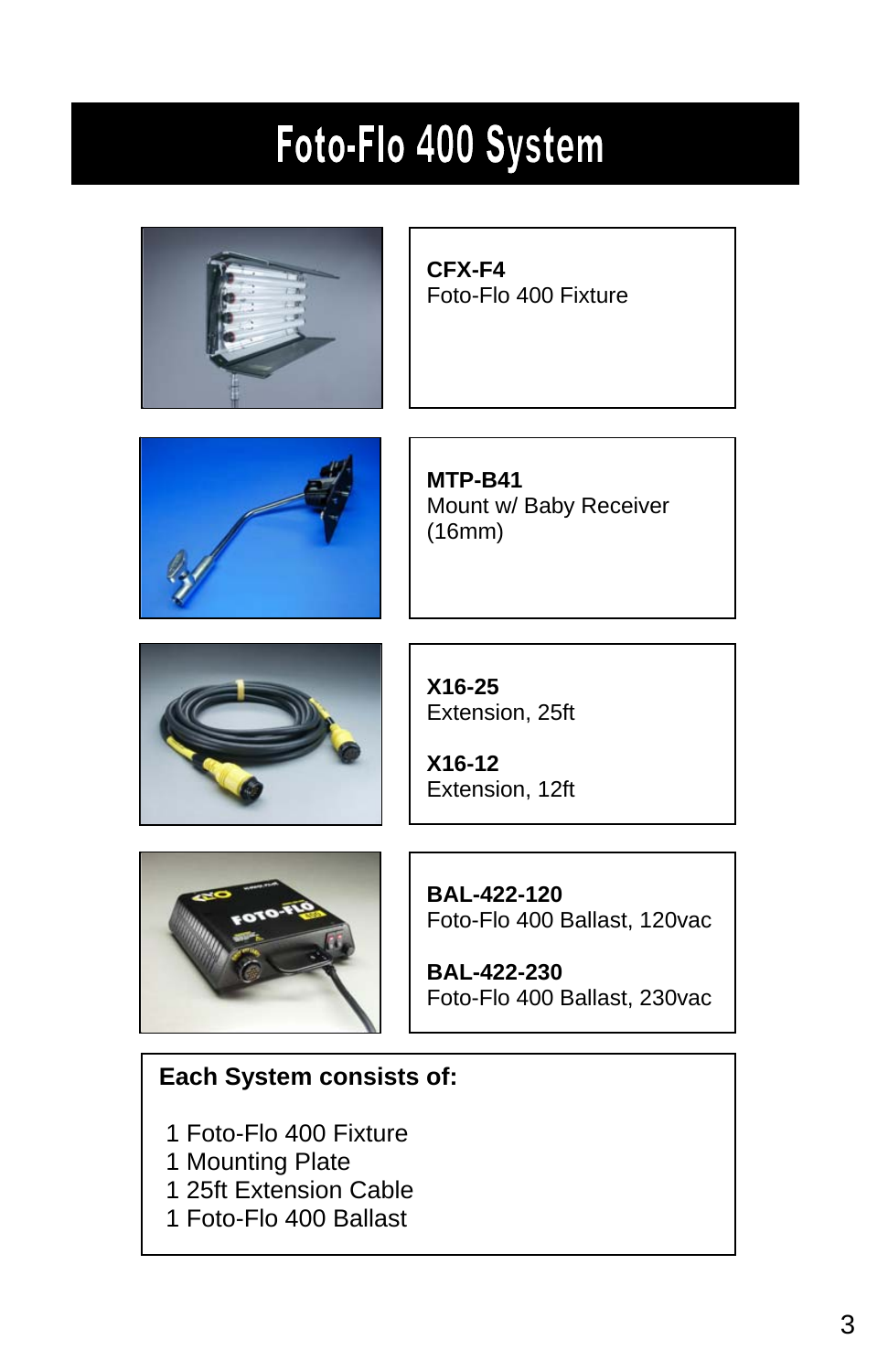#### **Fixture Assembly**



The Foto-Flo 400 fixture is comprised of a removable Louver, Reflector, and Lamp Harness. The Louver and Reflector are held in place with Velcro fasteners. The Lamp Harness is secured by means of a 1/4 turn fastener and two clips.





#### **To Release the Lamp Harness**

 Remove the harness from 2 clips located under the reflector. Rotate the ¼ turn fastener clockwise to release harness.



The lamps can operate independent of the fixture allowing them to be built into sets or custom soft boxes or hand held as a single tube for an eye-light.

WARNING: Always use safety coated lamps to avoid injury if lamp breaks.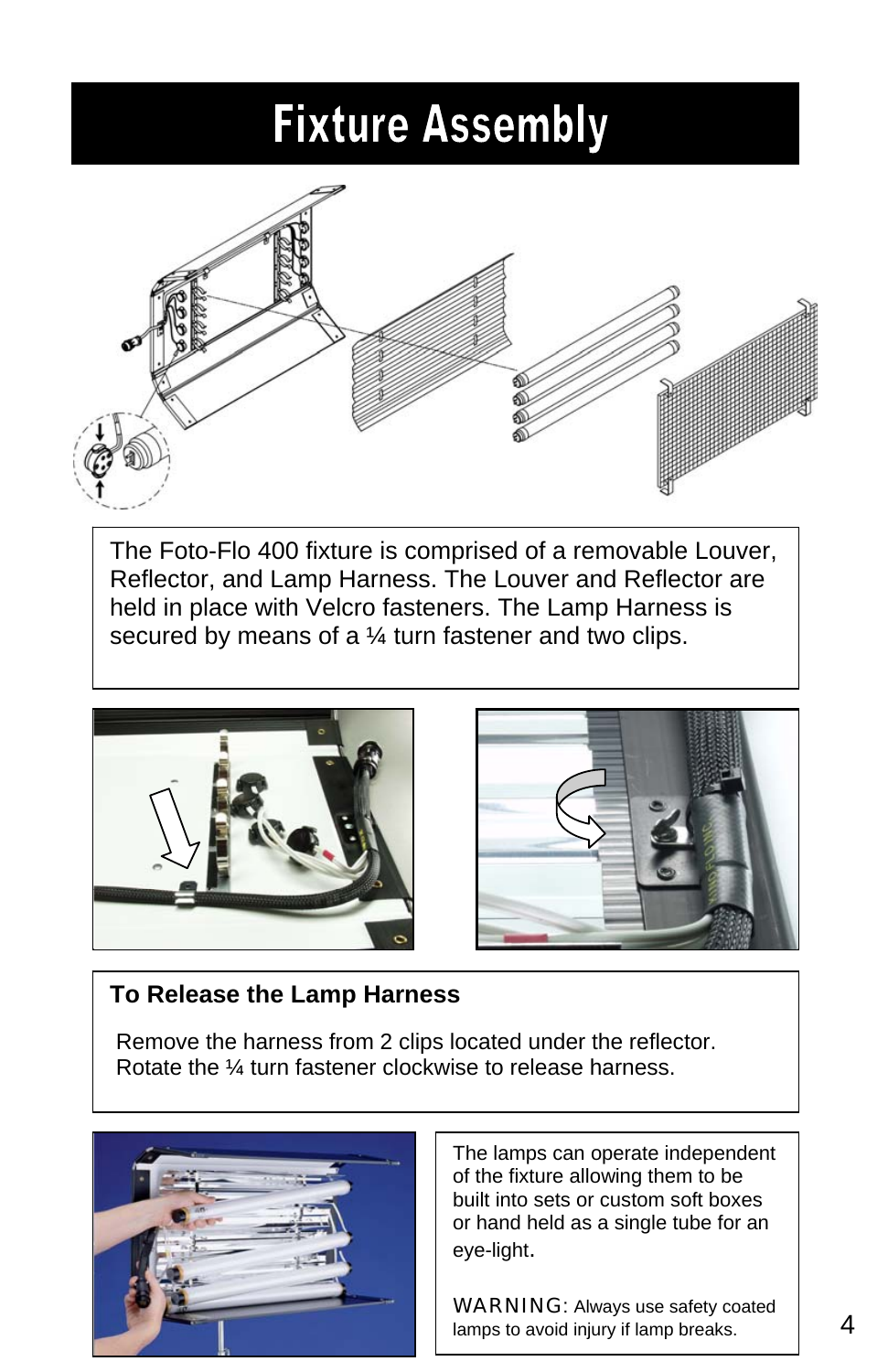

The Harness wiring is color-coded. The same colorcode must match at each end of the lamp for proper operation.

#### **Inserting Lamps**



#### **Locking Lamp Connector:**

Depress both tabs on lamp connector and apply to lamp pins. Match the Harness color-codes at each end of the lamp. Push lamps into the fixture's Lamp Holder Clips.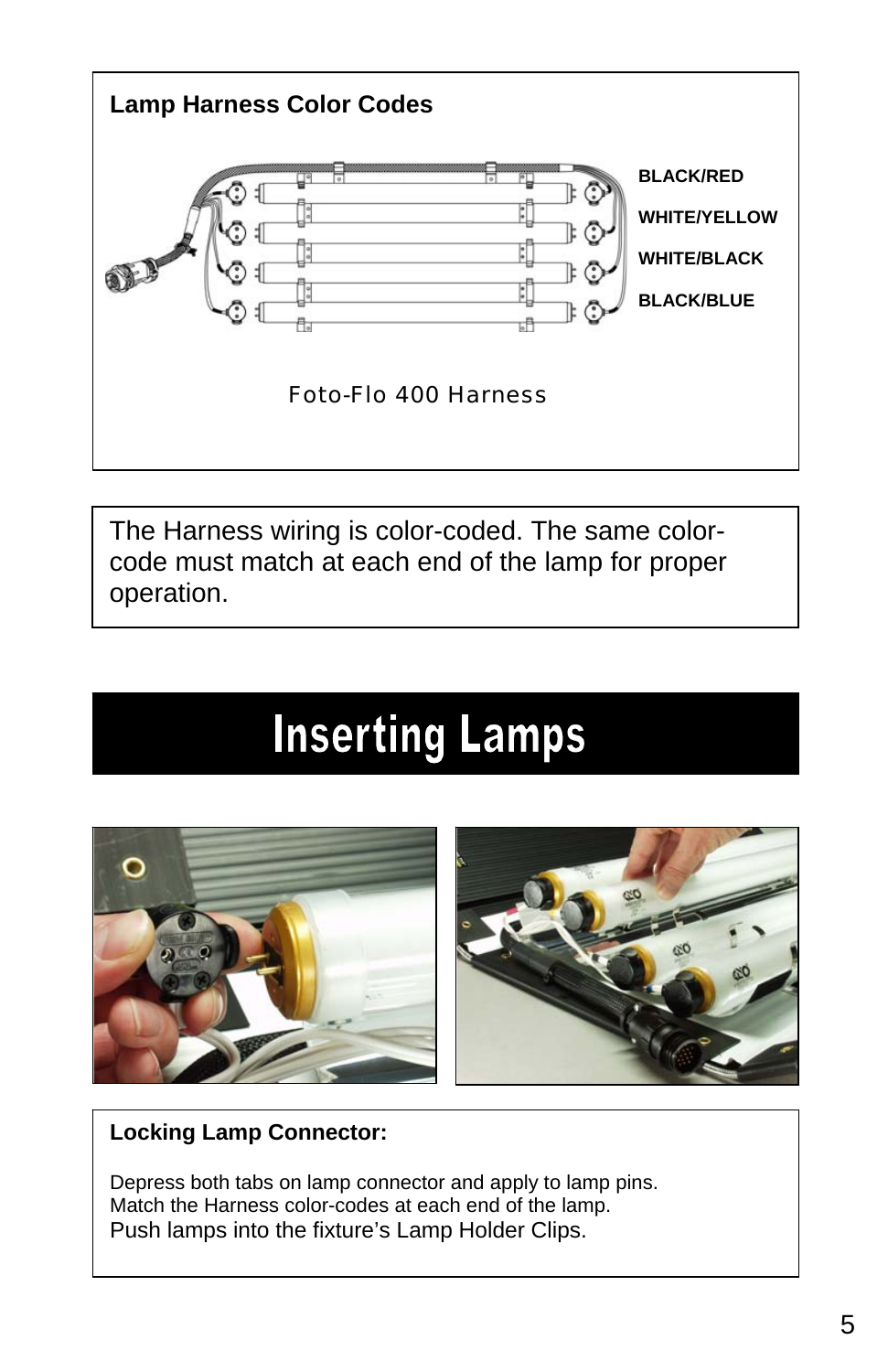### **Gelling the Fixture**





Restricting the airflow around the lamps can cause the lamp to operate hotter. This increased heat will raise the lamp's color temperature and green spike. Therefore, it is recommended to clip gels to the Doors of the Fixture.

**Do Not** clip gels to louver.

**Do Not** block the fixture ends in a manner that restricts airflow.

#### **Mounting the Fixture**



Align the center pin of the mounting plate to the center hole on the mating plate.

Rotate plate clockwise until the four shoulder rivets drop into the receptacle. A locking pin will snap into place when the plate is properly seated.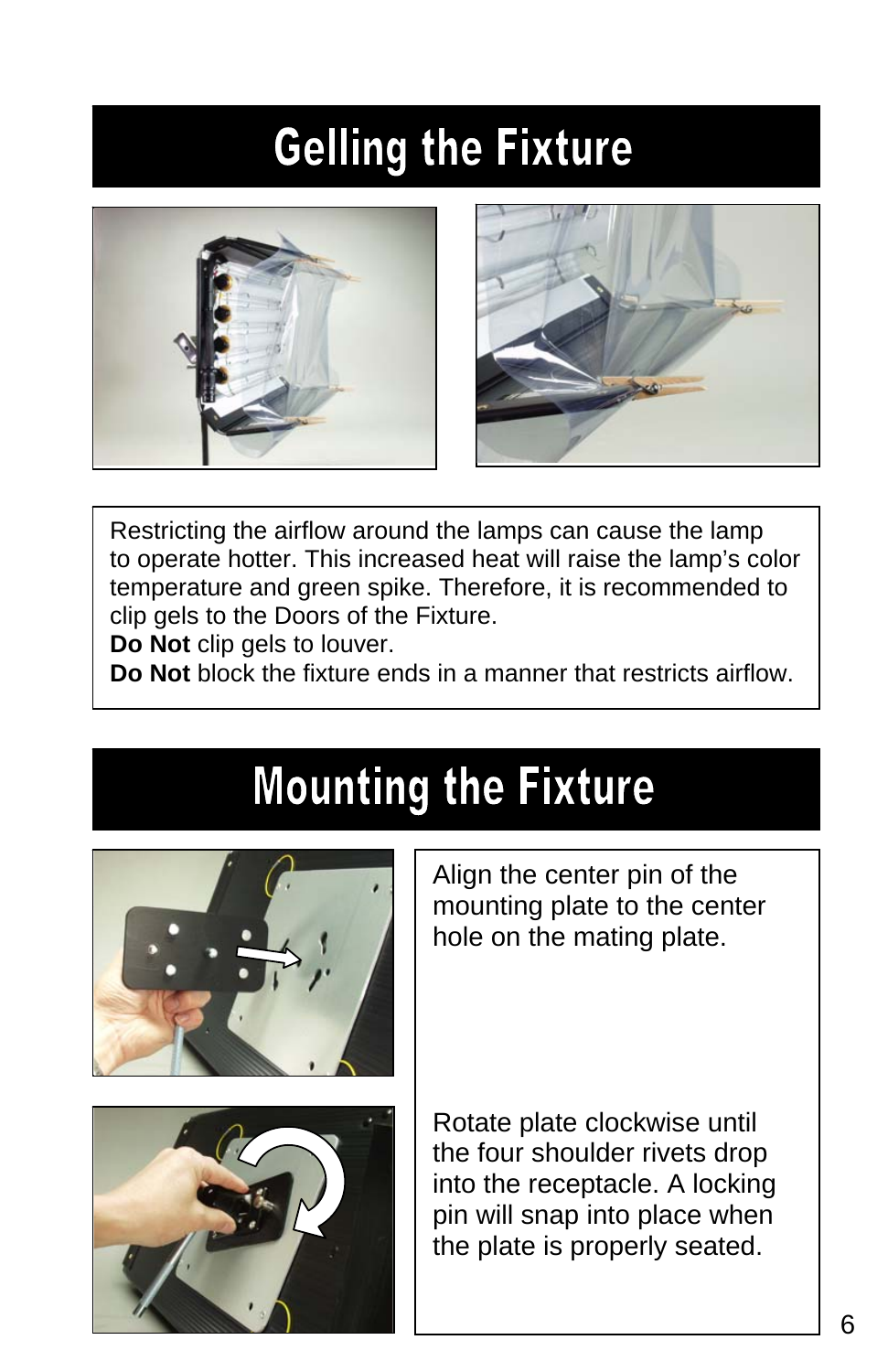



To remove the plate, pull up on the locking pin and rotate the plate counter clockwise.

The standard mount comes with a Baby Receptacle Lollipop that mounts onto a baby stand. The ball and socket mount allows the fixture to be oriented in a broad range of angles.

> The **Silver ring loops** provide attachment points for a safety chain.





Optional Lollipops allow mounting to grip heads or baby stands.

#### **Other Fixture Mounting Options**



The grommet holes along the edge of the fixture are designed to allow the fixture to be screwed onto set walls.

**Note:** The ballast must be removed to enable this function.

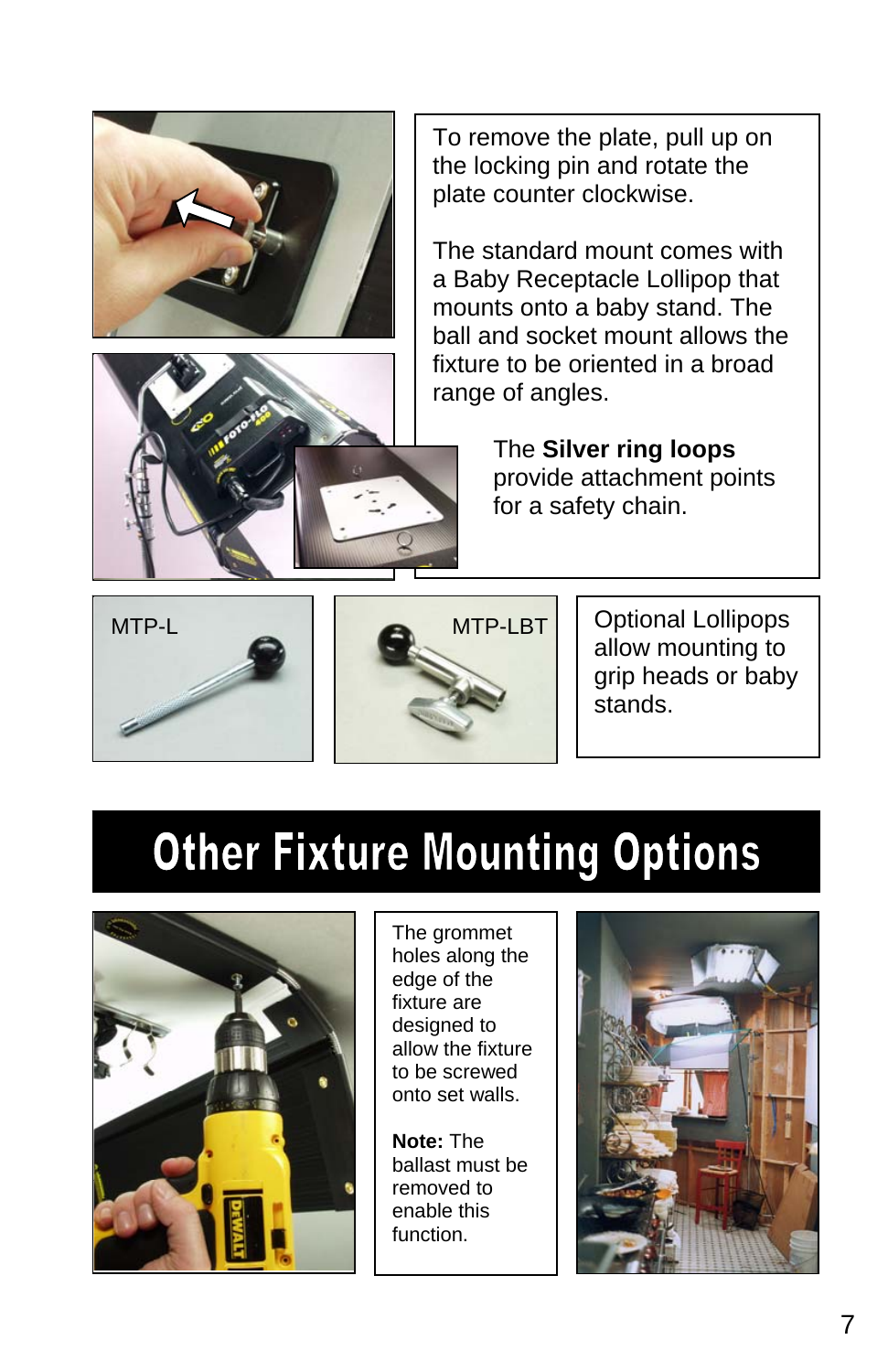### **Mounting the Ballast**



1. Connect the harness to the Ballast. Align the key ways on the harness connector with the circular receptacle on the ballast. Rotate the locking ring until it clicks into the lock position.



2. Insert the 4 rubber feet of the ballast into the 4 holes in the fixture.





3. Secure the Ballast to the fixture with the Velcro fastening strap.

## **Extension Cable**



The Foto-Flo fixture can be used with the ballast directly attached or remotely, using a 25ft extension cable. Remote operation of the ballast provides more diverse rigging options.

To insert the cable, align the key ways on the extension cable with the circular receptacle on the ballast. Rotate the locking ring until it clicks into the lock position. Lamps can operate as far as 75 feet from the ballast. (3 x 25ft extensions)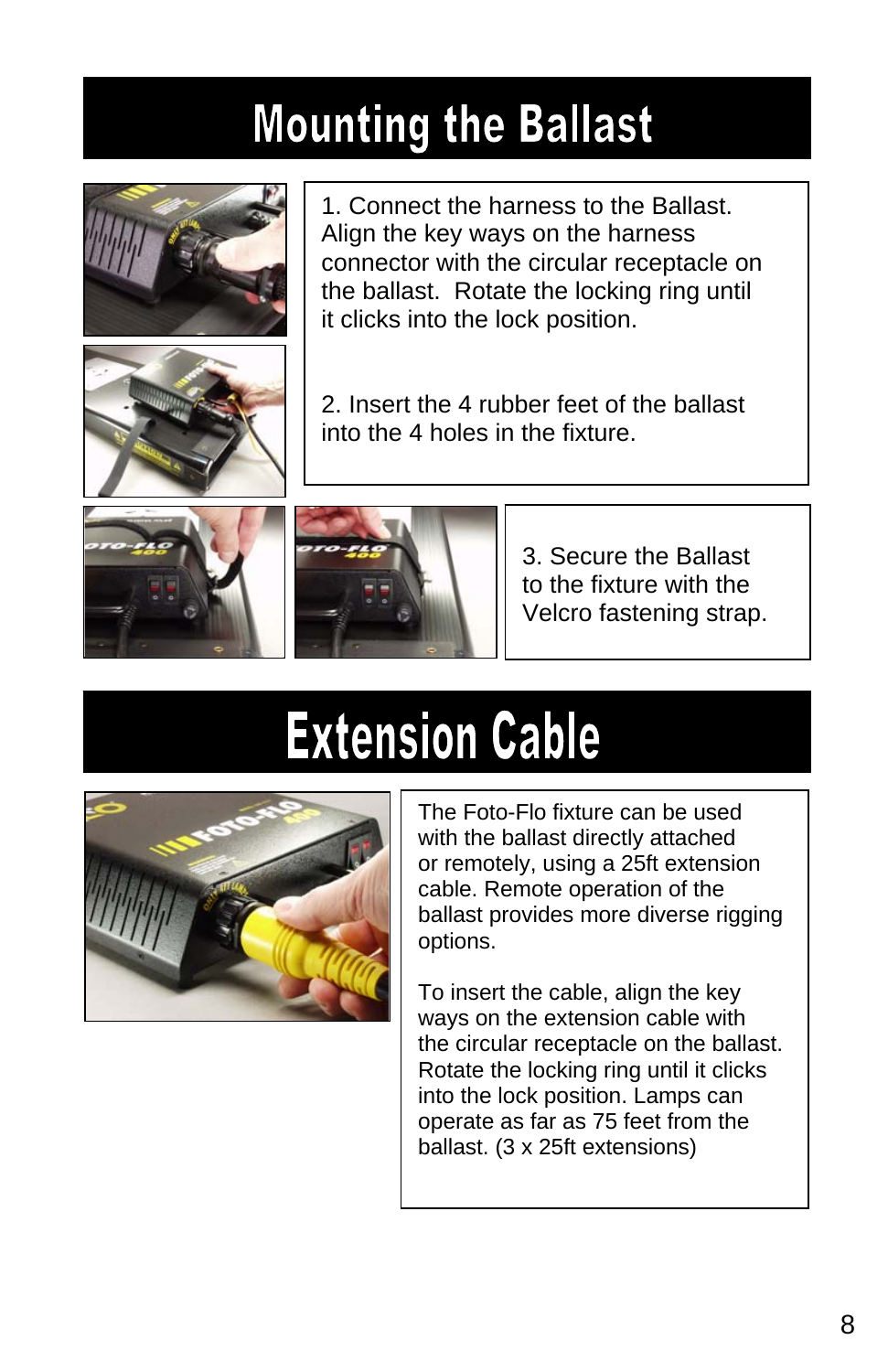### **Ballast Operation**

#### WARNING!

- 1) ALWAYS TURN OFF THE BALLAST BEFORE connecting or disconnecting Lamps, Harnesses or Extension Cables.
- 2) Use only with Sine wave inverters. Do not operate on SCR dimmers.
- 3) If powering the ballasts through a Dimmer Pack set the Dimmer to Non-Dim Mode.

The 120 VAC Ballast requires 110 to 130 Volts AC 50/60 Hertz on an earth grounded circuit; the 230 VAC Ballast requires 220 to 240 Volts AC on an earth grounded circuit. The electronic Ballast operates at a high frequency of 25KHz. It is dead–quiet, instant–on and lightweight.

The Ballast operates remote from the fixture. Connect the Extension cable to the Ballast and the Lamp Harness. After the lamps are properly installed the Ballast can be turned on.

#### **Cold Temperature Operation**

The Foto-Flo Ballast series is designed to operate at temperatures from 14F to 122F (–10C to +50C). In cold temperatures, the Ballast may not strike the lamp(s) instantly. Switch the Ballast to OFF, wait seven seconds and try again. If the Ballast does not strike after two or three attempts, turn off the Ballast, check that the Extension and Harness connections are secure and re-strike. Once operating for a few minutes, the Lamps should re-strike instantly.

### **Foto-Flo Kit Components**



**CFX-F4** Foto-Flo 400 Fixture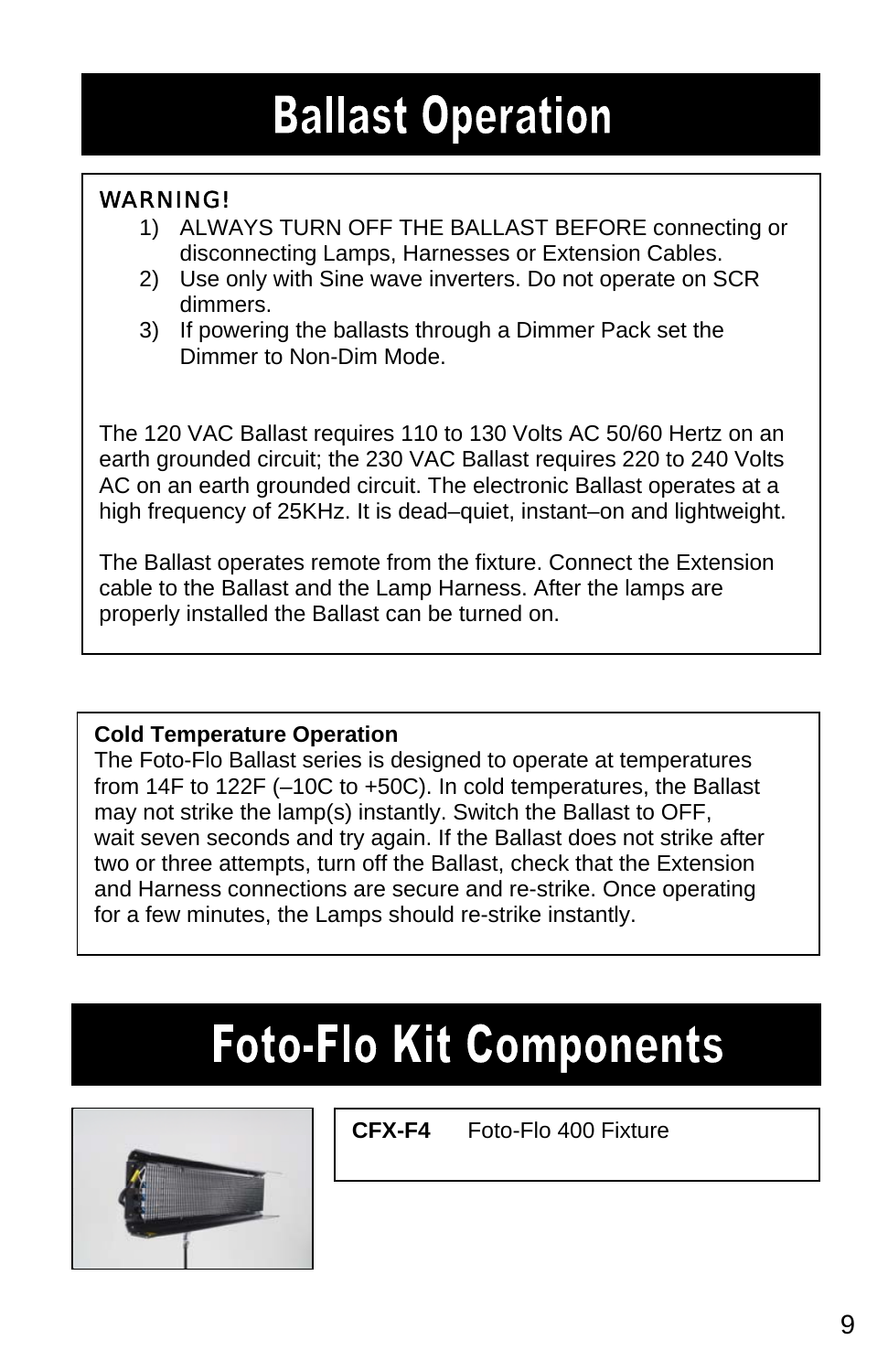

|          | MTP-B41 "Twist-On" Mount w/ Baby |
|----------|----------------------------------|
| Receiver |                                  |



**X16-25** 4Bank Ext. Cable, 25ft **X16-12** 4Bank Ext. Cable, 12ft



**BAL-422-120** Foto-Flo 400, 120VAC **BAL-422-230** Foto-Flo 400, 230VAC

**KAS-C46** 6-Lamp Carry Case, (4ft)

**KAS-F4-C** Foto-Flo 400 Travel Case

## **Accessories and Parts**



| <b>MTP-K41</b> "Twist-On" Mount w/ 3/8" Pin                   |
|---------------------------------------------------------------|
| <b>MTP-B41S</b> "Twist-On" Mount w/ Baby Receiver             |
| Short                                                         |
| <b>MTP-B41T</b> "Twist-On" Mount w/ Baby Receiver<br>Straight |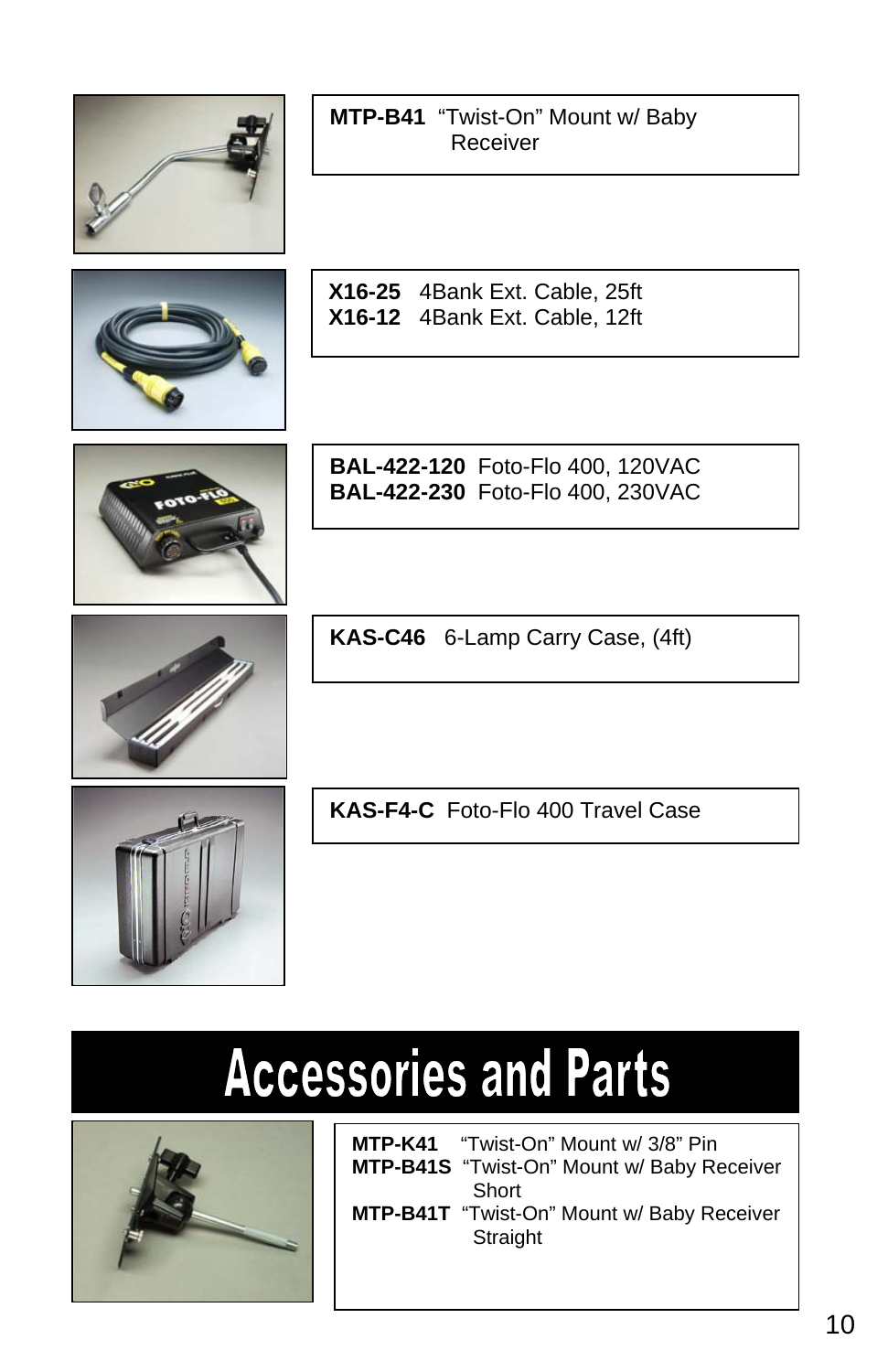| <b>CONTRACTOR</b> | Lollipop 3/8" Pin<br>MTP-L<br>Lollipop w/ Baby Receiver<br><b>MTP-LB</b><br>Lollipop w/ Baby Receiver Short<br><b>MTP-LBS</b><br><b>MTP-LBT</b><br>Lollipop w/ Baby Receiver Straight |
|-------------------|---------------------------------------------------------------------------------------------------------------------------------------------------------------------------------------|
|                   | X16-A4 4Bank to Single Splitter<br>X16-A9 4Bank to Double Splitter                                                                                                                    |
|                   | <b>DFS-4804</b><br>Foto-Flo 400 Flozier, Full<br>DFS-4804-H Foto-Flo 400 Flozier, Half                                                                                                |
|                   | FIX-F4 Foto-Flo 400 Fixture Shell                                                                                                                                                     |
|                   | HAR-F4 Foto-Flo 400 Harness                                                                                                                                                           |
|                   | LVR-4804-B Foto-Flo 400 Louver, Black                                                                                                                                                 |
|                   | REF-4804 Foto-Flo 400 Reflector                                                                                                                                                       |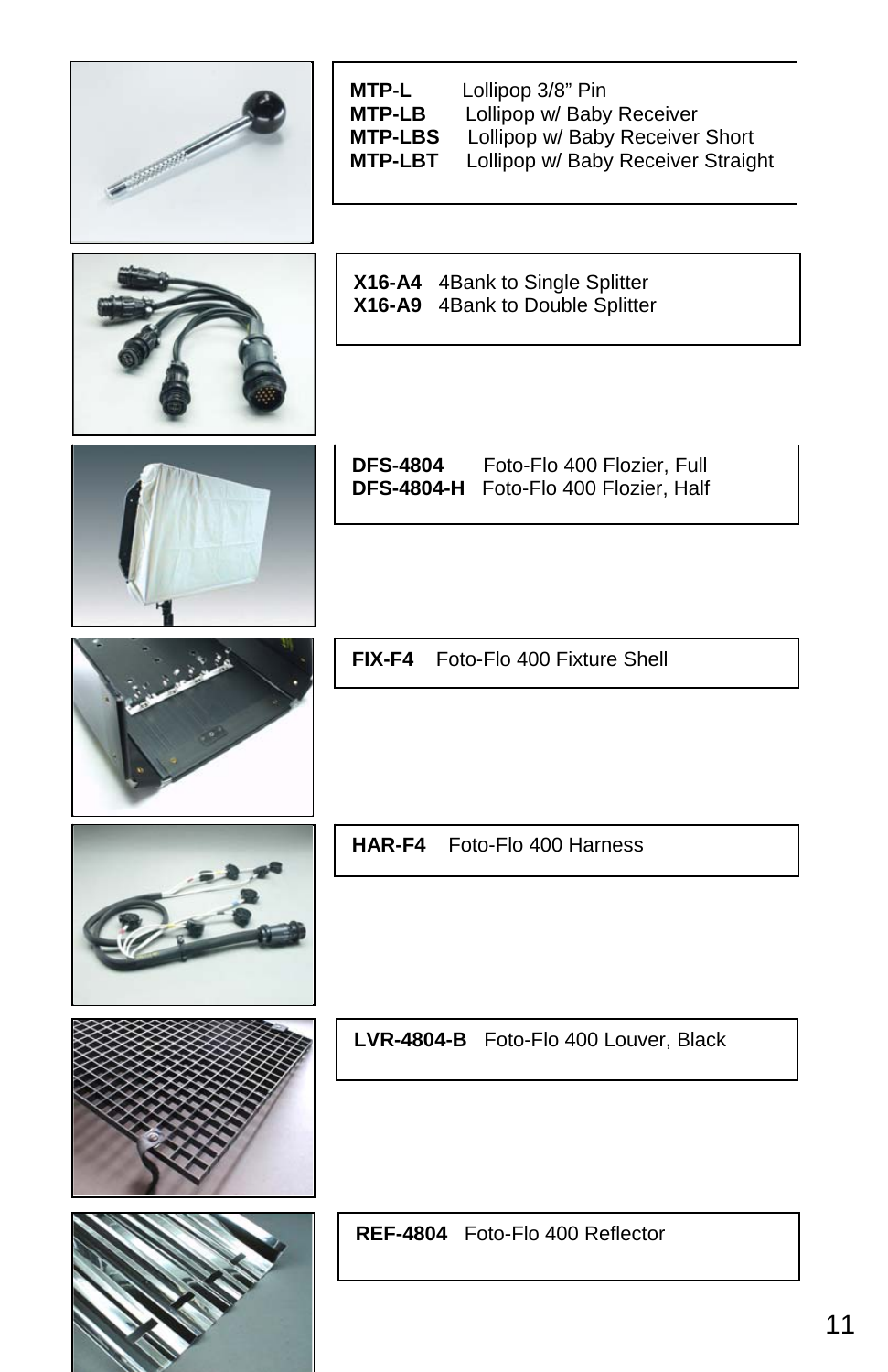| <b>Expendables</b> |                                                                 |  |  |  |
|--------------------|-----------------------------------------------------------------|--|--|--|
|                    | EXP-LHC-T12 Lamp Holder Clips T12, 24pk                         |  |  |  |
|                    |                                                                 |  |  |  |
|                    | <b>EXP-M&amp;T</b> Adhesive Mounts and Releasable<br>Ties, 25pk |  |  |  |
|                    |                                                                 |  |  |  |
|                    | <b>PRT-HLC</b> Kino Locking Lamp Connector, 1 pk                |  |  |  |

See web site: www.kinoflo.com for more repair parts

### **Cases**





 **KAS-C46 KAS-F4-C BAG-401** 



| Part<br><b>Number</b> | <b>Description</b>                           | <b>Dimensions</b>                                                      | Weight<br>(Empty) | <b>Holds</b>                |
|-----------------------|----------------------------------------------|------------------------------------------------------------------------|-------------------|-----------------------------|
| KAS-C46               | 6-Lamp Carry Case,<br>(4 <sup>ft</sup> )     | $50.5 \times 6 \times 4$ "<br>$(128.5 \times 15 \times 10 \text{cm})$  | 1.5lb / .7kg      | 4ft Lamps (6)               |
|                       | KAS-F4-C Foto-Flo 400,<br><b>Travel Case</b> | 54 x 21.5 x 9"<br>$(137 \times 54.5 \times 23$ cm)                     | 22lb / 9.9kg      | Foto-Flo 400,<br>Kit Items  |
| <b>BAG-401</b>        | 4ft 4Bank Soft Case                          | $53.5 \times 7 \times 14$ "<br>$(136 \times 18 \times 35.5 \text{cm})$ | 4.6lb / 2.1kg     | Foto-Flo 400,<br>System (1) |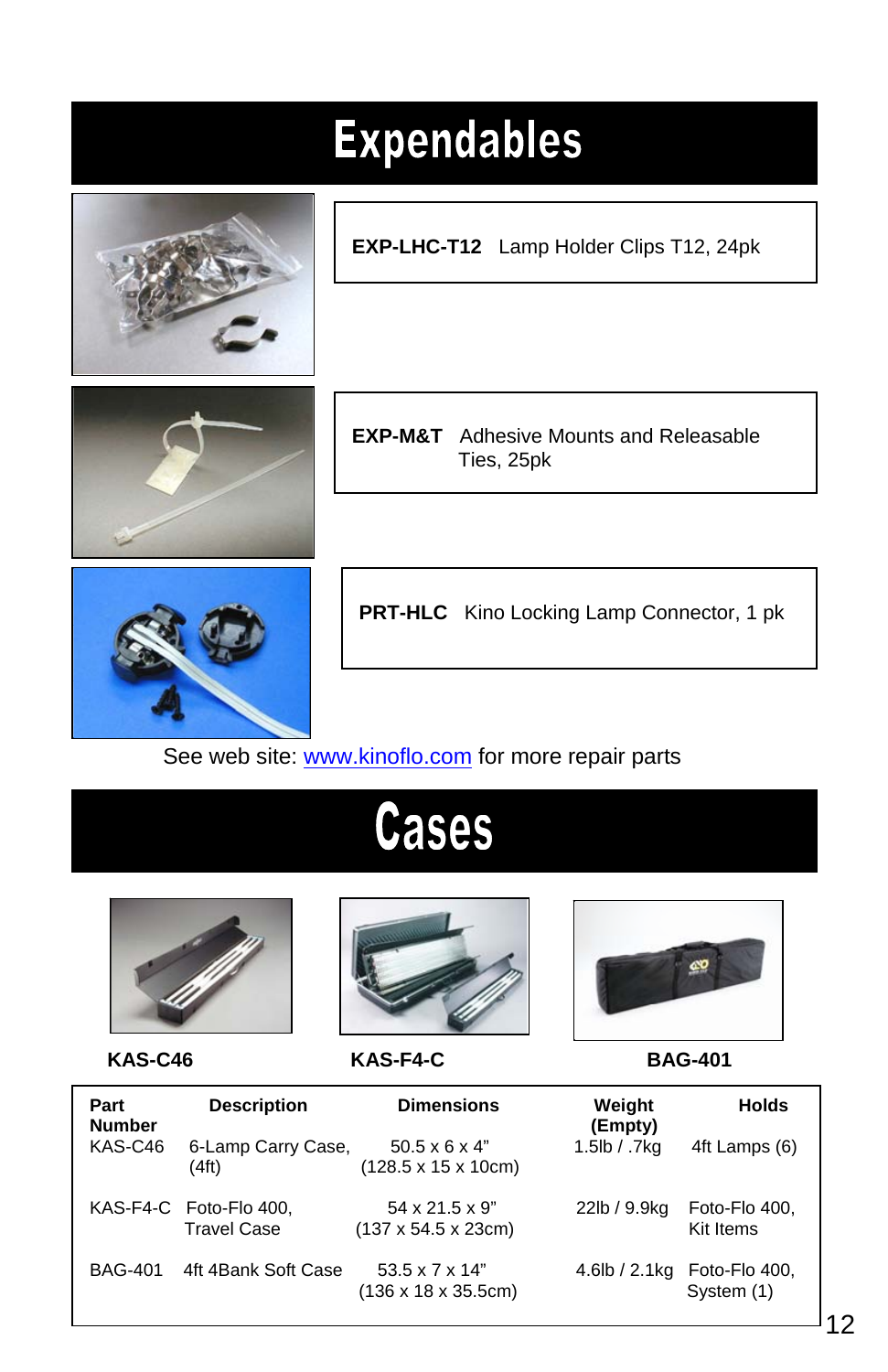### **Fixture Specifications**



#### **Ballast Specifications**



**BAL-422-120** Foto-Flo 400 Ballast, 120VAC

Input Voltage: 120VAC 50/60Hz Output Frequency: 25 kHz Amperage: F75/4.8A Lamp switching: 4 / 2 / off Ballast size: 9.5 x 9 x 2.5" (24 x 23 x 6.5cm) Weight: 4.3lb / 1.9kg

**BAL-422-230** Foto-Flo 400 Ballast, 230VAC

 Input Voltage: 230VAC 50/60Hz Output Frequency: 25kHz Amperage: F75/2.4A Lamp switching: 4 / 2 / off Ballast size: 9.5 x 9 x 2.5" (24 x 23 x 6.5cm) Weight: 5.5lb / 2.5kg